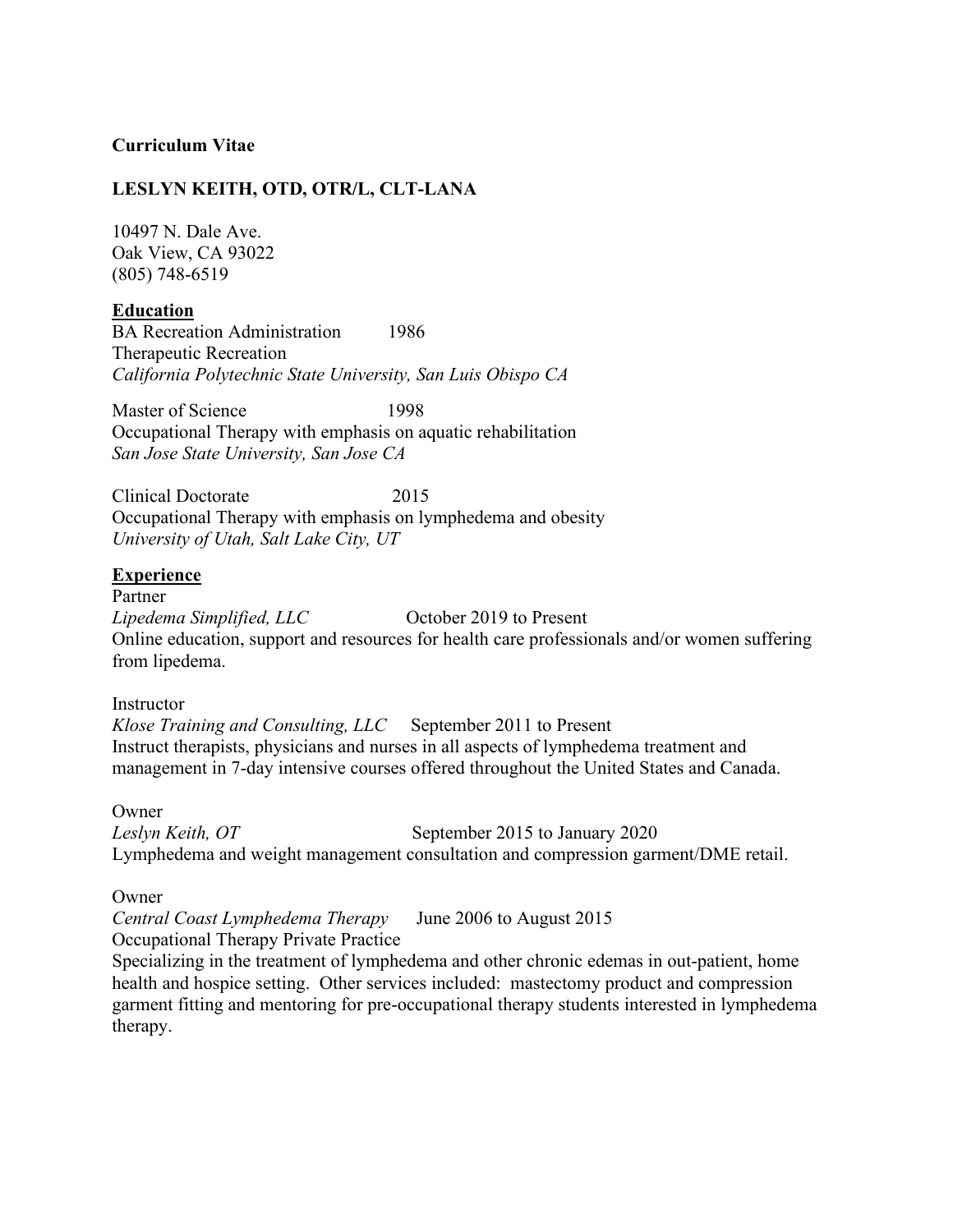Owner/Partner *Able Therapy Services* June 2003 to June 2006 Occupational Therapy Private Practice Specializing in the treatment of lymphedema and other chronic edemas in out-patient and home health settings. Other services included: mastectomy products, monthly support group meetings, and compression garments.

# Rehabilitation Supervisor

*Easter Seals Tri-Counties, CA* January 1999 to June 2003

Provided therapy for pediatric, adult, and geriatric clients in home-, school-, and center-based land and water program. Experience in developmental, neurological, and orthopedic disorders. Began new program for the management of lymphedema at Ventura Center, September 1999, and San Luis Obispo Center, April 2001. Supervised rehabilitation programs for children and adults.

# **Certifications/Specialized Training**

- 2000 MLD/CDT Certification Klose Norton Training & Consulting
- 2001 Lymphology Association of North America Certification
- 2001 Kinesiotaping
- 2002 Myofascial Release
- 2007 Physical Agent Modality Certification
- 2007 Assistive Technology Practitioner Certification
- 2010 Mastectomy Fitter Certification

# **Member**

Lymphology Association of North America National Lymphedema Network Obesity Medicine Association Society of Metabolic Health Practitioners Nutrition Network

# **Board of Directors**

January 2020 to present *The Lipedema Project, Inc., Board President* 2005 to 2012 *Enhancement, Inc., Board President* 2005 to 2006 *Tri-San Chapter of OTAC*

# **Volunteer Activities**

October 2007 to January 2020 *Central Coast SurviveOars Dragonboat Team, Head Coach*

# **Presentations**

NLN 6<sup>th</sup> International Conference Reno, NV October 20-24, 2004 *Patient Clinic Panel*

NLN 1st International Patient Summit Reno, NV August 20-21, 2005 *Patient Clinic Panel*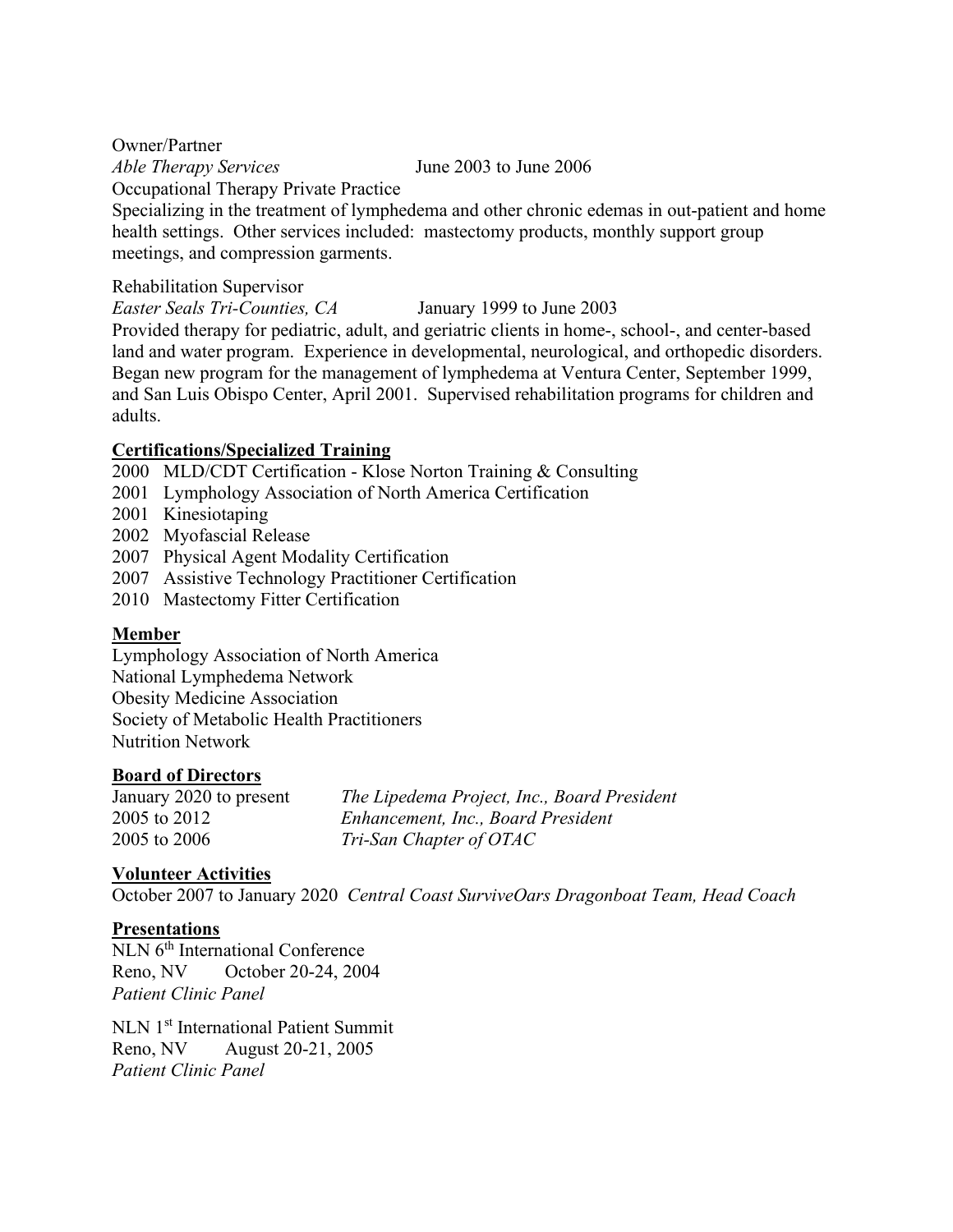Lymphedema Education Conference Shell Beach, CA November 4-6, 2005 *Lymphedema Treatment and Self-Care*

Western Regional Networking and Educational Seminar for Lymphedema Therapists Irvine, CA February 1-3, 2008 *Case Study Presentation* 

American Occupational Therapy Association Conference and Expo Long Beach, CA April 10-13, 2008 Presentation: *Lymphedema: A Specialty Niche for Occupational Therapy Private Practic*e

San Luis Obispo Podiatric Medical Association Meeting Arroyo Grande, CA May 8, 2008 Lymphedema In-service *- How can complete decongestive therapy help patients with lower extremity edema and wounds?*

Networking and Educational Seminar for Lymphedema Therapists Scottsdale, AZ February 6-8, 2009 *Case Study Presentation Networking Moderator: Obesity and Lymphedema*

Networking and Educational Seminar for Lymphedema Therapists Baltimore, MD September 25-27, 2009 *Case Study Presentation Networking Moderator: Obesity and Lymphedema*

Networking and Educational Seminar for Lymphedema Therapists Fresno, CA March 5-7, 2010 *Case Study Presentation Networking Moderator: Obesity and Lymphedema*

Networking and Educational Seminar for Lymphedema Therapists Scottdale, AZ May 20-22, 2011 *Case Study Presentation Networking Moderator: Obesity and Lymphedema*

Networking & Educational Seminar for Lymphedema Therapists Portland, OR September 26-28, 2014 Presentation: *Lymphedema and Obesity: Breaking the Cycle*

Klose Lymphedema Conference Denver, CO April 9-11, 2015 Presentation: *Lymphedema and Obesity: Breaking the Cycle*

National Institute of Health Symposium The Third Circulation: Lymphatics as Regulators of Health and Disease Rockville, MD September 28-29, 2015 *Poster Presentation of Research*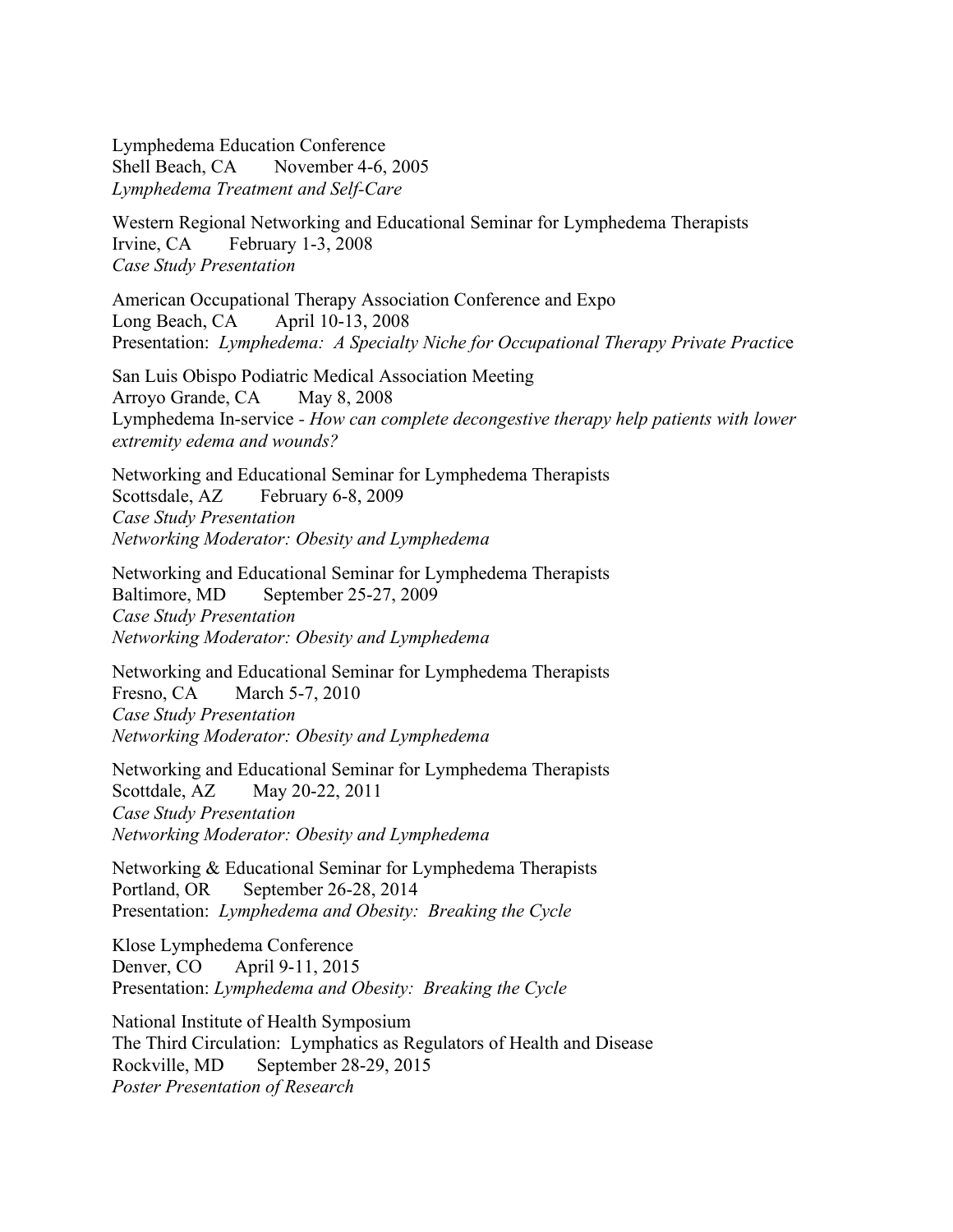Networking & Educational Seminar for Lymphedema Therapists Tucson, AZ Nov. 7-9, 2015 Presentation *- Lymphedema and Obesity: Breaking the Cycle*

Networking & Educational Seminar for Lymphedema Therapists Charlotte, NC March 4-6, 2016 Presentation *- Lymphedema and Obesity: Breaking the Cycle*

Occupational Therapy Association of California Spring Symposium San Diego, CA March 19-20, 2016 Presentation *- Lifestyle Redesign*(R)-*inspired Program for Obesity*

Networking & Educational Seminar for Lymphedema Therapists St. Louis, MO June 3-5, 2016 Presentation *- Lymphedema and Obesity: Breaking the Cycle*

Networking & Educational Seminar for Lymphedema Therapists Baltimore, MD October 7-9, 2016 Presentation *- Lymphedema and Obesity: Breaking the Cycle*

Networking & Educational Seminar for Lymphedema Therapists Palm Springs, CA November 4-6, 2016 Presentation *- Lymphedema and Obesity: Breaking the Cycle*

Networking & Educational Seminar for Lymphedema Therapists Seattle, WA February 17-19, 2017 Presentation *- Obesity and Lymphedema: Nutrition Ideas to Break the Cycle*

Lipedema & Keto Worldwide Summit, Co-Host Online recording of interviews April 19-26, 2017 <http://summit2017.lipedemaproject.org/>

Fat Disorders Research Society Conference Salt Lake City, UT April 28-30, 2017 Presentation *- Ketogenic Way of Eating*

Lymphatic Education & Research Network (LE&RN) Symposium Series Online presentation June 26, 2017 Recording: <http://lymphaticnetwork.org/symposium-series> Presentation *- Diet and Lifestyle for Lymphatic Disorders: Implementing a Ketogenic Diet*

Obesity Medicine Association Conference Overcoming Obesity 2017 San Antonio, TX September 15-17, 2017 Poster presentation of Research *- Lifestyle Modification Group for Lymphedema and Obesity Results in Significant Health Outcomes*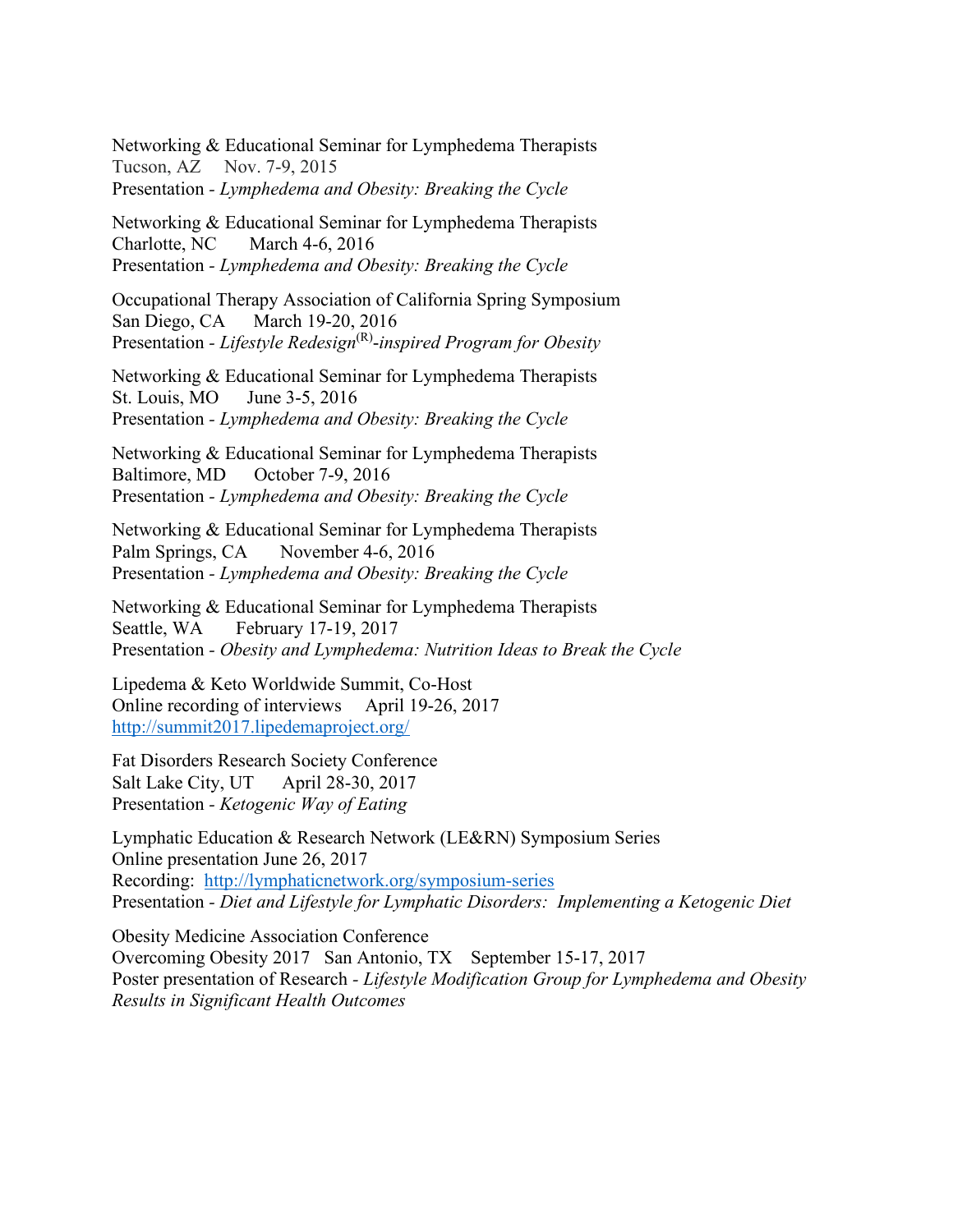The Lymphedema Symposium at BIDMC/Harvard Medical School Boston, MA November 3-4, 2017 Presentation *- Lifestyle Modification Group for Lymphedema and Obesity Results in Significant Health Outcomes*

Allan Hancock Community College Health and Wellness Guest Speaker Santa Maria, CA April 19, 2018 Presentation *– A Well-Formulated Ketogenic Diet: Or How to Eat Your Way to Health and Enjoy Doing it!*

European Congress of Lymphology Prague, Czech Republic September 21-22, 2018 Presentation *- Ketogenic Way of Eating for Health and Weight Management: Implications for Lymphedema*

Occupational Therapy Association of California Annual Conference and Expo Pasadena, CA October 25-28, 2018 Presentation *- Lifestyle Redesign®-inspired Program for Obesity*

Allan Hancock Community College Health and Wellness Guest Speaker Santa Maria, CA November 26, 2018 Presentation *- A Well-Formulated Ketogenic Diet: Healthy Eating*

Metabolic Health Summit Long Beach, CA January 31-February 3, 2019 Poster Presentations *- Ketogenic Way of Eating for Health and Weight Management: Implications for Lymphedema; Case Study of Ketogenic Diet in a Patient with Lipedema and Famine Response Hypothyroidism*

Keto Con Austin 2019 Austin, TX June 28-30, 2019 Presentation *- Keto for Lymphatic Disorders: Fat Fuels Lymphatics* National Lymphedema Network Conference Boston, MA October 26-28, 2019 Presentation - *Ketogenic Way of Eating and Lymphatic Disorders: Improving Health Through Nutrition*

Lymphedema Association of Saskatchewan Lipedema Support Group Regina, Saskatchewan January 24, 2020 Presentation – *Ketogenic Way of Eating for Lipedema*

Lymphedema Awareness, Advances, and Advocacy: A World Lymphedema Day Event Portsmouth, New Hampshire March 6, 2020 Presentation – *Ketogenic Way of Eating for Health and Weight Management: Implications for Lymphatic and Fat Disorders*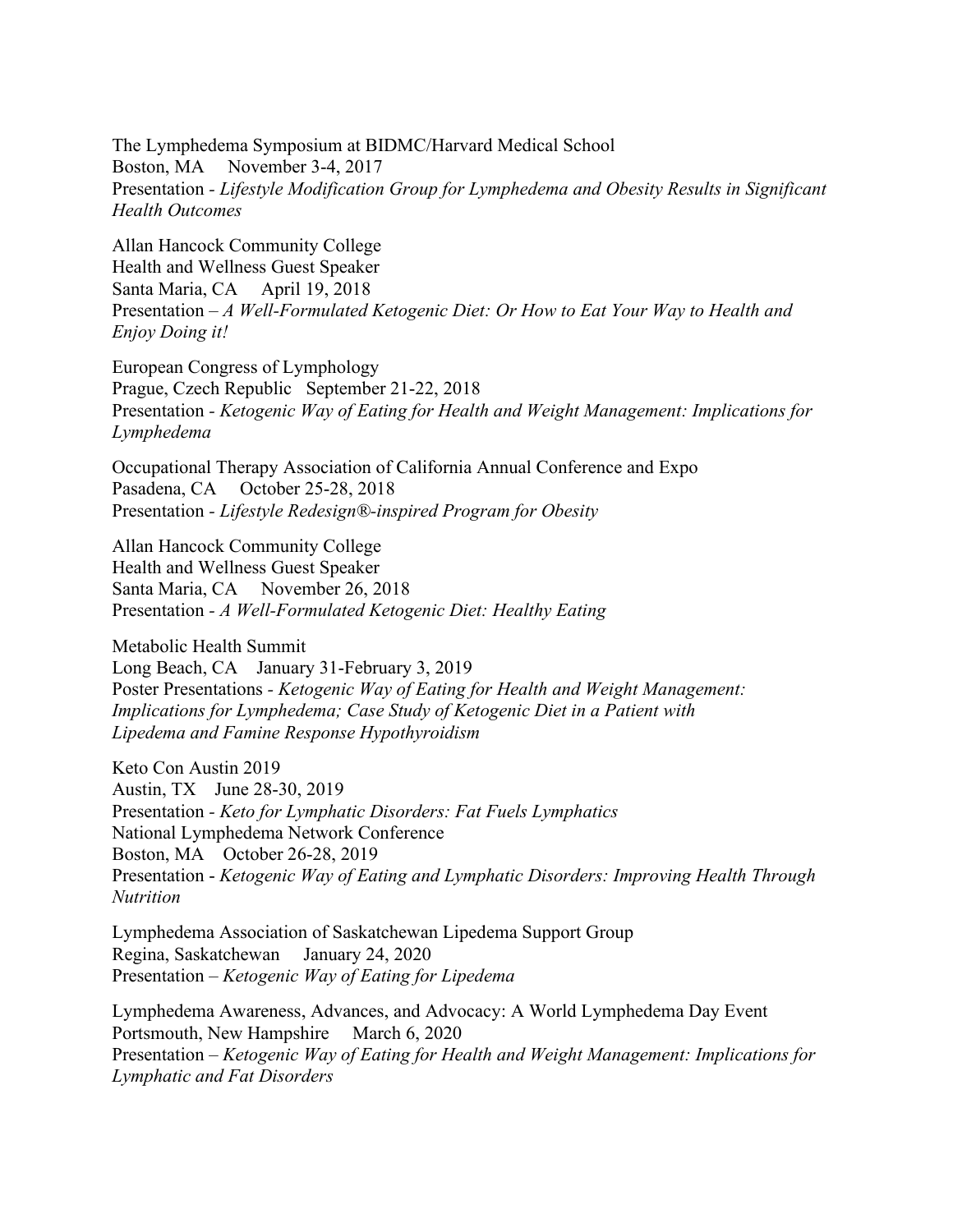National Lymphedema Network Webinar Online Event July 10, 2020 Presentation – *Lipolymphedema Intervention*

American Vein & Lymphatic Society Annual Congress Virtual Conference October 17, 2020 Presentation – *Ketogenic Way of Eating and Lymphatic Disorders*

National Lymphedema Network Conference Virtual Event October 23-27, 2020 Presentations – *Self-management of Lipolymphedema; Eat, Sleep, Think, Live Better: Sustaining Lifestyle Change*

Lymphatic Education & Research Network Webinar Online Symposia November 5, 2020 Panel Presentation - *Foundational Concepts in Lipedema with Promising Trends in Diagnosis, Wellness, and Care Using a Multidisciplinary Approach*

Ketogenic Solution for Lymphatic/Fat Disorders Symposium Virtual Event November 7&8, 2020 Host of Event, Moderator of Q&A Panels Presentations - *Keto Revolution in Lymphatic & Fat Disorders; Lipedema: Mother of our Species*

SMNF IV Symposium - Functional Medicine and Nutrition, Rome, Italy Virtual Event November 14, 2020 Presentation - *Lymphedema/Lipedema and Nutritional Correlations*

World Nutrition Summit, Johannesburg, South Africa Virtual Event March 4-6, 2021 Presentation - *Ketogenic Solution for Lymphatic & Fat Disorders*

Lymphedema Association of Manitoba World Lymphedema Day Event Virtual Event March 6, 2021 Presentation – *Healthy Lifestyle for Lymphatic & Fat Disorders*

Italian Functional Medicine & Nutrition Master Class Self-paced Learning March-May 2021 4-hour module on diagnosis, care and treatment of lymphatic/fat disorders Presentation - *Introduction to the Lymphatic System & Lymphatic Disorders*

Lymphatic Education & Research Network, Massachusetts Chapter Monthly meeting April 3, 2021 Presentation - *Lymphatic Wellness Through Nutrition*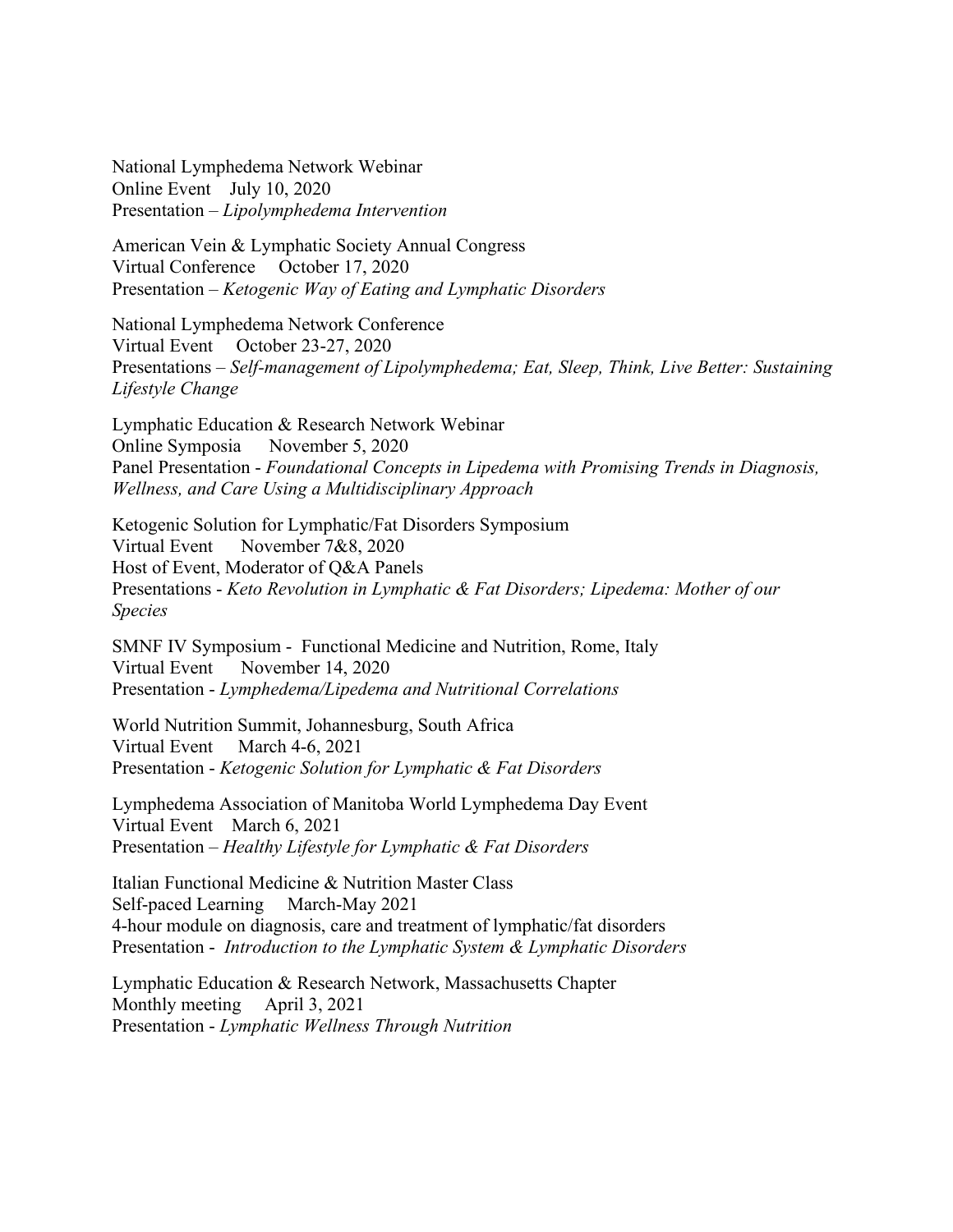Ketogenic Solution for Lipedema & Lymphedema Mini-Symposium Virtual Event April 17, 2021 MC and Moderator of event

Lymphatic Forum 2021 Virtual Event May 31-June 5, 2021 Poster Presentation - *Lifestyle Modification Group for Lymphedema and Obesity Results in Significant Outcomes*

Innovative Solutions for Lipedema and Lymphedema Symposium Virtual Event October 22, 23 & 24, 2021 Host of Event, Moderator of Q&A Panels Presentation: *Innovations in Treatment: Building Upon Prior Knowledge*

SMNF IV Symposium - Functional Medicine and Nutrition, Rome, Italy Virtual Event November 19-20, 2021 Presentation - *The Lymphatic Code: Understanding the Role of the Lymphatic System in Health and Wellness*

2021 National Lymphedema Conference (hosted by Canadian Lymphedema Framework) Virtual Event December 3 & 4, 2021 Oral Presentation (with Kelly Bell): *Deep Central Lymphatic Dysfunction* Poster Presentation (with Gabriele Faerber): *Is Lipedema Resistant to All Diets? The Impact of a Protein-optimized Ketogenic Diet on Women with Lipedema*

Networking & Educational Seminar for Lymphedema Therapists Virtual Event December 4, 2021 Presentation *- Innovations in Diagnosis and Treatment of Deep Thoracic Lymphatic Dysfunction*

#### Papers/Articles

Seo, C & Keith L. (December 2016). Lipedema & lymphedema: Is there a food plan that can make a difference? *Lymfeposten*, the magazine for The Norwegian Association of Lymphedema and Lipedema.

Seo, C & Keith L. (March 2017). Ketogenic way of eating for health and weight management: Implications for lymphedema and lipedema. *Lymfeposten*, the magazine for The Norwegian Association of Lymphedema and Lipedema.

Seo, C & Keith L. (October 2017). Ketogenic way of eating: Challenges, successes, and support for Change. *Lymfeposten*, the magazine for The Norwegian Association of Lymphedema and Lipedema.

Keith, L & Seo, C. (2017). Lipoedema and Keto: A new beginning. *Lymfologica*, *24*, October 2017.